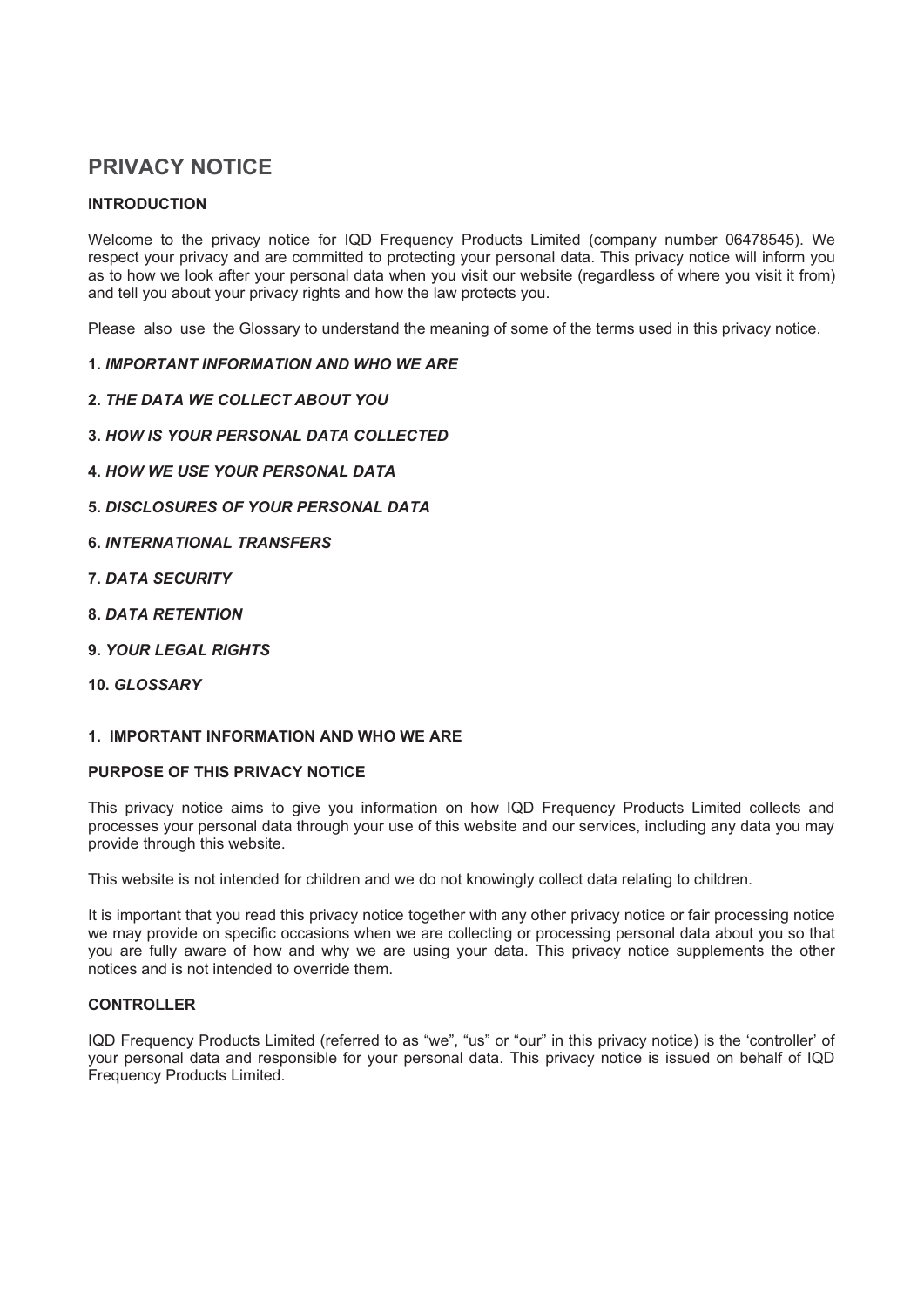# **CONTACT DETAILS**

Our full contact details are here:

Full name of legal entity: IQD Frequency Products Limited

Email address: webmaster@igdfrequencyproducts.com

Postal address: IQD Frequency Products Limited, Station Road, Crewkerne, Somerset, TA18 8AR

If you have any questions about this privacy notice or our practices and procedures in relation to your personal data, or if you want to exercise your legal rights, please contact us the using the details set out above. We would appreciate the chance to deal with any concerns you might have but you have the right to make a complaint at any time to the Information Commissioner's Office (ICO), the UK supervisory authority for data protection issues (www.ico.org.uk).

# **CHANGES TO THE PRIVACY NOTICE**

This version was last updated on 30 May 2018.

It is important that the personal data we hold about you is accurate and current. Please keep us informed if your personal data changes during your relationship with us.

#### **THIRD-PARTY LINKS**

This website may include links to third-party websites, plug-ins and applications. Clicking on those links or enabling those connections may allow third parties to collect or share data about you. We do not control these third-party websites and are not responsible for their privacy notices or statements. When you leave our website, we encourage you to read the privacy notice of every website you visit.

# 2. THE DATA WE COLLECT ABOUT YOU

Personal data, or personal information, means any information about an individual from which that person can be identified. It does not include data where the identity has been removed (ie anonymous data).

We may collect, use, store and transfer different kinds of personal data about you which we have grouped together as follows:

- . Identity Data includes first name, last name, username or similar identifier, title, date of birth and gender.
- Contact Data includes billing address, email address and telephone numbers, information from your device contacts where you have given us permission to access and process such information.
- Financial Data includes bank account and payment card details.
- Transaction Data includes details about payments to and from you and other details of products and services you have purchased from us.
- Technical Data includes internet protocol (IP) address, your login data, browser type and version, time zone setting and location, browser plug-in types and versions, operating system and platform and other technology on the devices you use to access this website.
- Profile Data includes any ID you provide to us, any username and password, purchases or orders made by you, your interests, preferences, feedback and survey responses.
- Usage Data includes information about how you use our website, products and services.
- . Marketing and Communications Data includes your preferences in receiving marketing from us and our third parties and your communication preferences.

We also collect, use and share Aggregated Data such as statistical or demographic data for any purpose. Aggregated Data may be derived from your personal data but is not considered personal data in law as this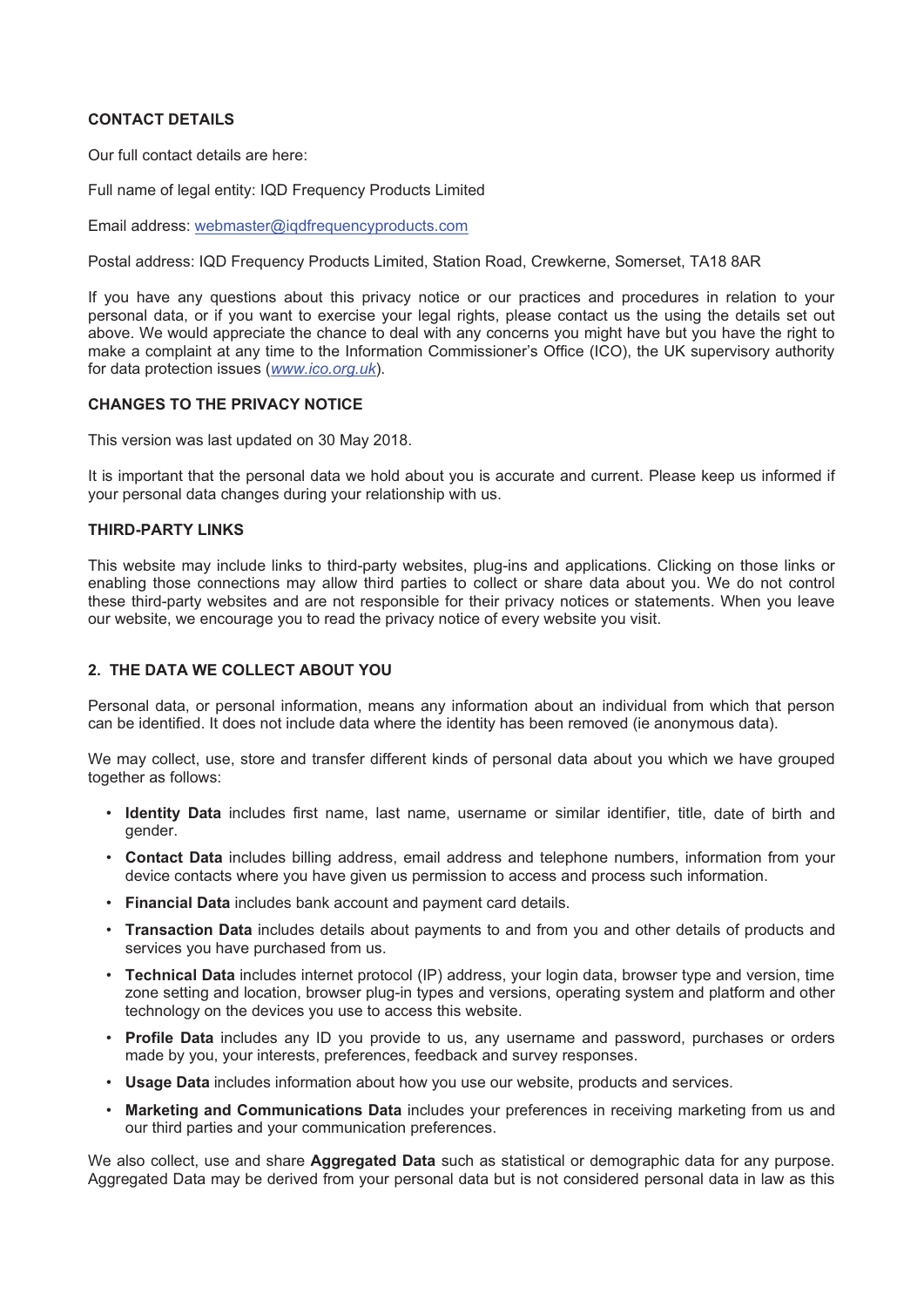data does not directly or indirectly reveal your identity. For example, we may aggregate your Usage Data to calculate the percentage of users accessing a specific website page or feature. However, if we combine or connect Aggregated Data with your personal data so that it can directly or indirectly identify you, we treat the combined data as personal data which will be used in accordance with this privacy notice.

We do not collect any Special Categories of Personal Data (this includes details about your race or ethnicity, religious or philosophical beliefs, sex life, sexual orientation, political opinions, trade union membership, information about your health and genetic and biometric data). Nor do we collect any information about criminal convictions and offences.

# **IF YOU FAIL TO PROVIDE PERSONAL DATA**

Where we need to collect personal data by law, or under the terms of a contract we have with you and you fail to provide that data when requested, we may not be able to perform the contract we have or are trying to enter into with you (for example, to provide you with products or services). In this case, we may have to cancel a product or service you have with us but we will notify you if this is the case at the time.

# 3. HOW IS YOUR PERSONAL DATA COLLECTED?

We use different methods to collect data from and about you including through:

- Direct interactions. You may give us your Identity, Contact and Financial Data through our website or by corresponding with us by post, phone, email or otherwise. This includes personal data you provide when you:
	- enquire about our products or services;
	- create an account on our website:
	- · subscribe to our service or publications;
	- request marketing to be sent to you;
	- enter a competition, promotion or survey; or
	- · give us some feedback.
- Automated technologies or interactions. As you interact with our website, we may automatically collect Technical Data about your device, browsing actions and patterns. We may collect this personal data by using cookies, server logs and other similar technologies. We may also receive Technical Data about you if you visit other websites employing our cookies. Please see our cookie notice for further details.
- Third parties or publicly available sources. We may receive personal data about you from various third parties including marketing services providers and partner organisations and public sources.

# 4. HOW WE USE YOUR PERSONAL DATA

We will only use your personal data when the law allows us to. Most commonly, we will use your personal data in the following circumstances:

- Where we have your consent to do so.
- Where we need to perform the contract we are about to enter into or have entered into with you.
- Where it is necessary for our legitimate interests (or those of a third party) and your interests and fundamental rights do not override those interests.
- Where we need to comply with a legal or regulatory obligation.

Generally we do not rely on consent as a legal basis for processing your personal data other than in relation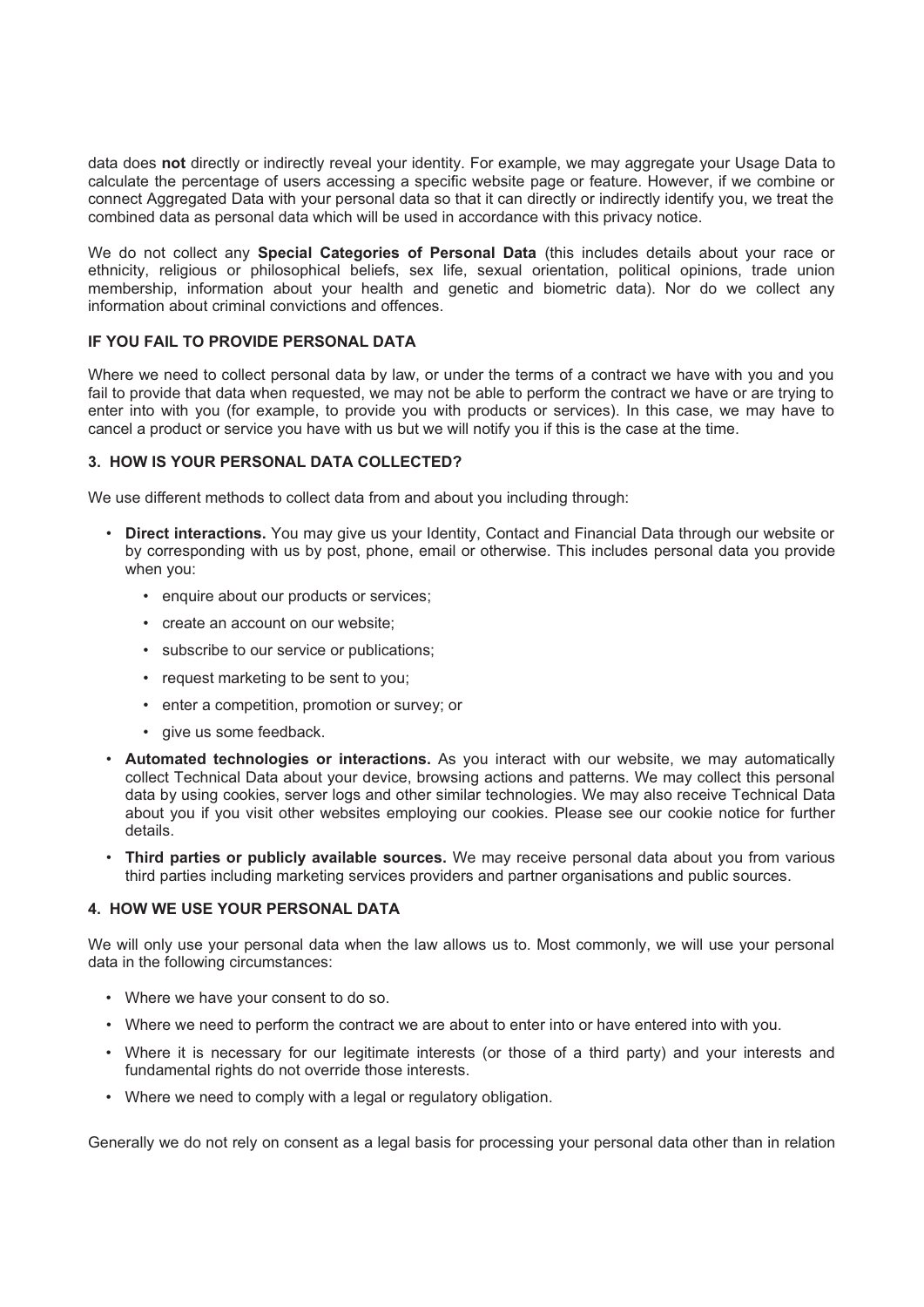to sending third party direct marketing communications to you via email or text message. You have the right to withdraw consent to marketing at any time by Contacting us.

# PURPOSES FOR WHICH WE WILL USE YOUR PERSONAL DATA

We have set out below, in a table format, a description of the ways we plan to use your personal data, and which of the legal bases we rely on to do so. We have also identified what our legitimate interests are where appropriate. You can find out more about these in the glossary in section 10 of this privacy notice.

Note that we may process your personal data for more than one lawful ground depending on the specific purpose for which we are using your data. Please Contact us if you need details about the specific legal ground we are relying on to process your personal data where more than one ground has been set out in the table below.

| <b>Purpose/Activity</b>                                                                                                                                                                                          | <b>Type of data</b>                                                                                    | Lawful basis for processing including<br>basis of legitimate interest.                                                                                                                                                                                |
|------------------------------------------------------------------------------------------------------------------------------------------------------------------------------------------------------------------|--------------------------------------------------------------------------------------------------------|-------------------------------------------------------------------------------------------------------------------------------------------------------------------------------------------------------------------------------------------------------|
| To register you as a new customer                                                                                                                                                                                | (a) Identity<br>(b) Contact                                                                            | Performance of a contract with you<br>(a)                                                                                                                                                                                                             |
| To process and to fulfil your order<br>including:<br>(a) Manage payments, fees and<br>charges<br>(b) Collect and recover money owed<br>to us                                                                     | (a) Identity<br>(b) Contact<br>(c) Financial<br>(d) Transaction<br>(e) Marketing and<br>Communications | (a) Performance of a contract with you<br>(b) Necessary for our legitimate interests (to<br>recover debts due to us)                                                                                                                                  |
| To manage our relationship with you<br>which will include:<br>(a) Notifying you about changes to<br>our terms or privacy notice<br>(b) Asking you to leave a review or<br>take a survey<br>(c) Customer services | (a) Identity<br>(b) Contact<br>(c) Profile<br>(d) Marketing and<br>Communications                      | (a) Performance of a contract with you<br>(b) Necessary to comply with a legal<br>obligation<br>(c) Necessary for our legitimate interests (to<br>keep our records updated and to study how<br>customers use our products/services)                   |
| To enable you to partake in a prize<br>draw, competition or complete a<br>survey                                                                                                                                 | (a) Identity<br>(b) Contact<br>(c) Profile<br>(d) Usage<br>(e) Marketing and<br>Communications         | (a) Performance of a contract with you<br>(b) Necessary for our legitimate interests (to<br>study how customers use our<br>products/services, to develop them and grow<br>our business)                                                               |
| To administer and protect our<br>business, maintain the safety,<br>security and integrity of our services,<br>our website (including<br>troubleshooting, data analysis,<br>testing, system maintenance,          | (a) Identity<br>(b) Contact<br>(c) Transaction                                                         | (a) Necessary for our legitimate interests (for<br>running our business, provision of<br>administration and IT services, network<br>security, to prevent fraud and in the context<br>of a business reorganisation or group<br>restructuring exercise) |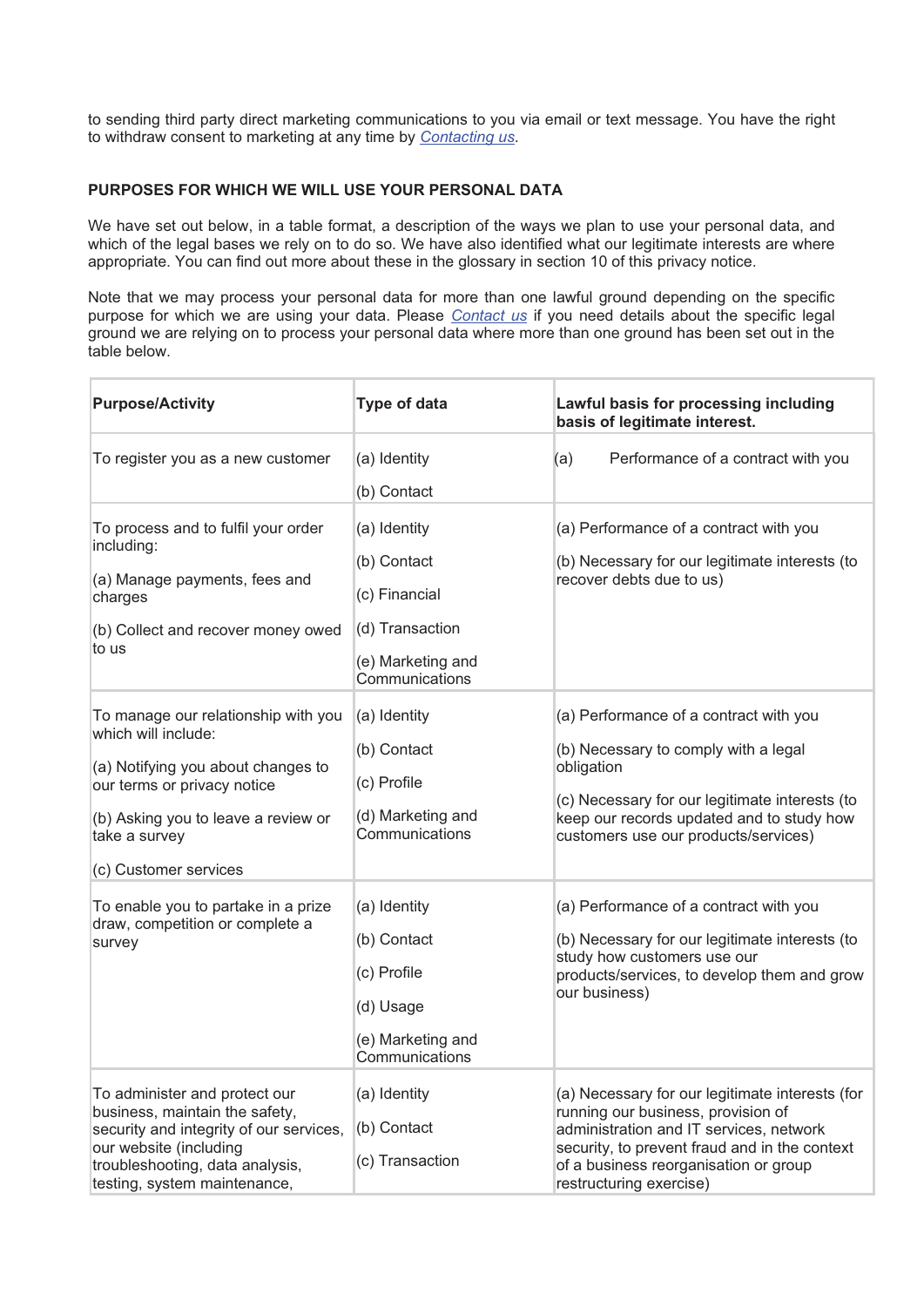| support, reporting and hosting of<br>data, research, analysis and product<br>development and the provision of IT<br>and system administration services)  | (d) Technical<br>(e) Profile<br>(f) Usage<br>(g) Marketing and<br>Communications                                | (b) Necessary to comply with a legal<br>obligation                                                                                                                                                                             |
|----------------------------------------------------------------------------------------------------------------------------------------------------------|-----------------------------------------------------------------------------------------------------------------|--------------------------------------------------------------------------------------------------------------------------------------------------------------------------------------------------------------------------------|
| To deliver relevant website content<br>and advertisements to you and<br>measure or understand the<br>effectiveness of the advertising we<br>serve to you | (a) Identity<br>(b) Contact<br>(c) Profile<br>(d) Usage<br>(e) Marketing and<br>Communications<br>(f) Technical | Necessary for our legitimate interests<br>(a)<br>(to study how customers use our<br>products/services, to develop them, to grow<br>our business and to inform our marketing<br>strategy)                                       |
| To use data analytics to improve our<br>website, products/services,<br>marketing, customer relationships<br>and experiences                              | (a) Technical<br>(b) Usage                                                                                      | Necessary for our legitimate interests<br>(a)<br>(to define types of customers for our products<br>and services, to keep our website updated<br>and relevant, to develop our business and to<br>inform our marketing strategy) |
| To make suggestions and<br>recommendations to you about<br>products or services that may be of<br>interest to you                                        | (a) Identity<br>(b) Contact<br>(c) Technical<br>(d) Usage<br>(e) Profile                                        | Necessary for our legitimate interests<br>(a)<br>(to develop our products/services and grow<br>our business)                                                                                                                   |

# **MARKETING AND INSIGHTS**

We strive to provide you with choices regarding certain personal data uses, particularly around marketing and advertising.

Where you have given your consent (where lawfully required), we use cookies, log files and other technologies to collect personal information from the device you use to access our website. This may include Technical Data as referred to in section 2 above.

We may use "cookies" "web beacons" or "pixel tags" ("Tags") and mobile identifiers. Tags allow us to track receipt of an e-mail to you, to count users that have visited a webpage or opened an e-mail and collect other types of aggregate information. Once you click on an e-mail that contains a Tag, your contact information may subsequently be cross-referenced to the source e-mail and the relevant Tag. In some of our e-mail messages, we use a "click-through URL" linked to certain website administered by us or on our behalf. See our cookie notice for more details.

# **PROMOTIONAL OFFERS FROM US**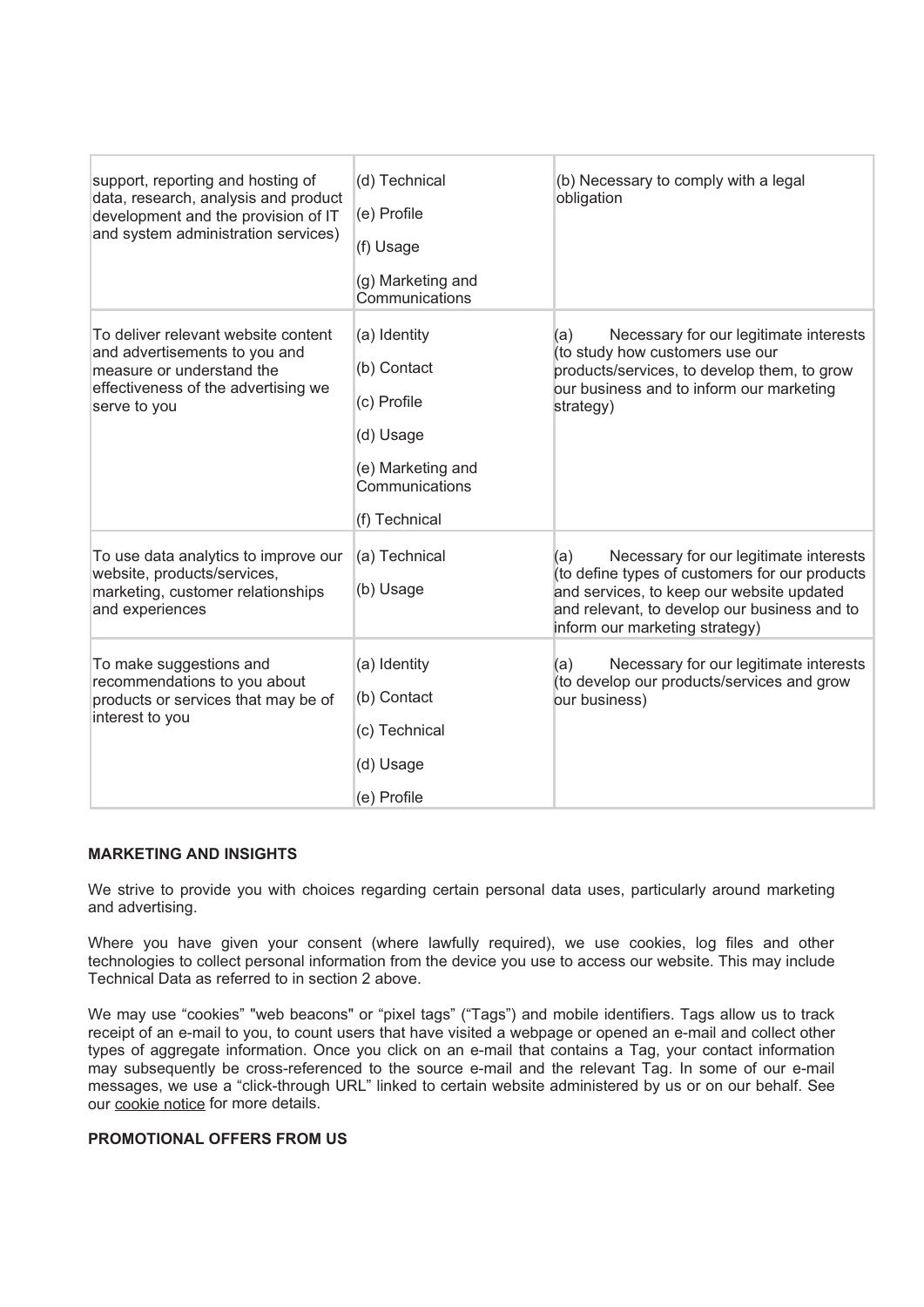We may use your Identity, Contact, Technical, Usage and Profile Data to form a view on what we think you may want or need, or what may be of interest to you. This is how we decide which products, services and offers may be relevant for you (we call this marketing).

You will receive marketing communications from us if you have requested information from us or purchased products or services from us or if you provided us with your details when you entered a competition or registered for a promotion and, in each case, where it is lawful for us to provide that marketing communication to you.

#### **THIRD-PARTY MARKETING**

We will get your express opt-in consent before we share your personal data with any company outside IQD Frequency Products Limited for marketing purposes.

### **OPTING OUT**

You can ask us or third parties to stop sending you marketing communications at any time by logging into the website and checking or unchecking relevant boxes to adjust your marketing preferences or by following the opt-out links on any marketing message sent to you or by Contacting us at any time.

#### **COOKIES**

You can set your browser to refuse all or some browser cookies, or to alert you when websites set or access cookies. If you disable or refuse cookies, please note that some parts of this website may become inaccessible or not function properly. See our cookie notice for more details.

#### **CHANGE OF PURPOSE**

We will only use your personal data for the purposes for which we collected it, unless we reasonably consider that we need to use it for another reason and that reason is compatible with the original purpose. If you would like an explanation as to how the processing for the new purpose is compatible with the original purpose, please Contact us.

Please note that we may process your personal data without your knowledge or consent, in compliance with the above rules, where this is required or permitted by law.

# 5. DISCLOSURES OF YOUR PERSONAL DATA

We may have to share your personal data with the parties set out below for the purposes set out in the table in paragraph 4 above.

- Third Parties as set out in the Glossarv.
- Third parties to whom we may choose to sell, transfer, or merge parts of our business or our assets. Alternatively, we may seek to acquire other businesses or merge with them. If a change happens to our business, then the new owners may use your personal data in the same way as set out in this privacy notice.

We require all third parties to respect the security of your personal data and to treat it in accordance with the law. We do not allow our third-party service providers to use your personal data for their own purposes and only permit them to process your personal data for specified purposes and in accordance with our instructions.

#### 6. INTERNATIONAL TRANSFERS

To provide our goods and services to you we may need to transfer your data outside European Economic Area (EEA).

Whenever we transfer your personal data out of the EEA, we ensure a similar degree of protection is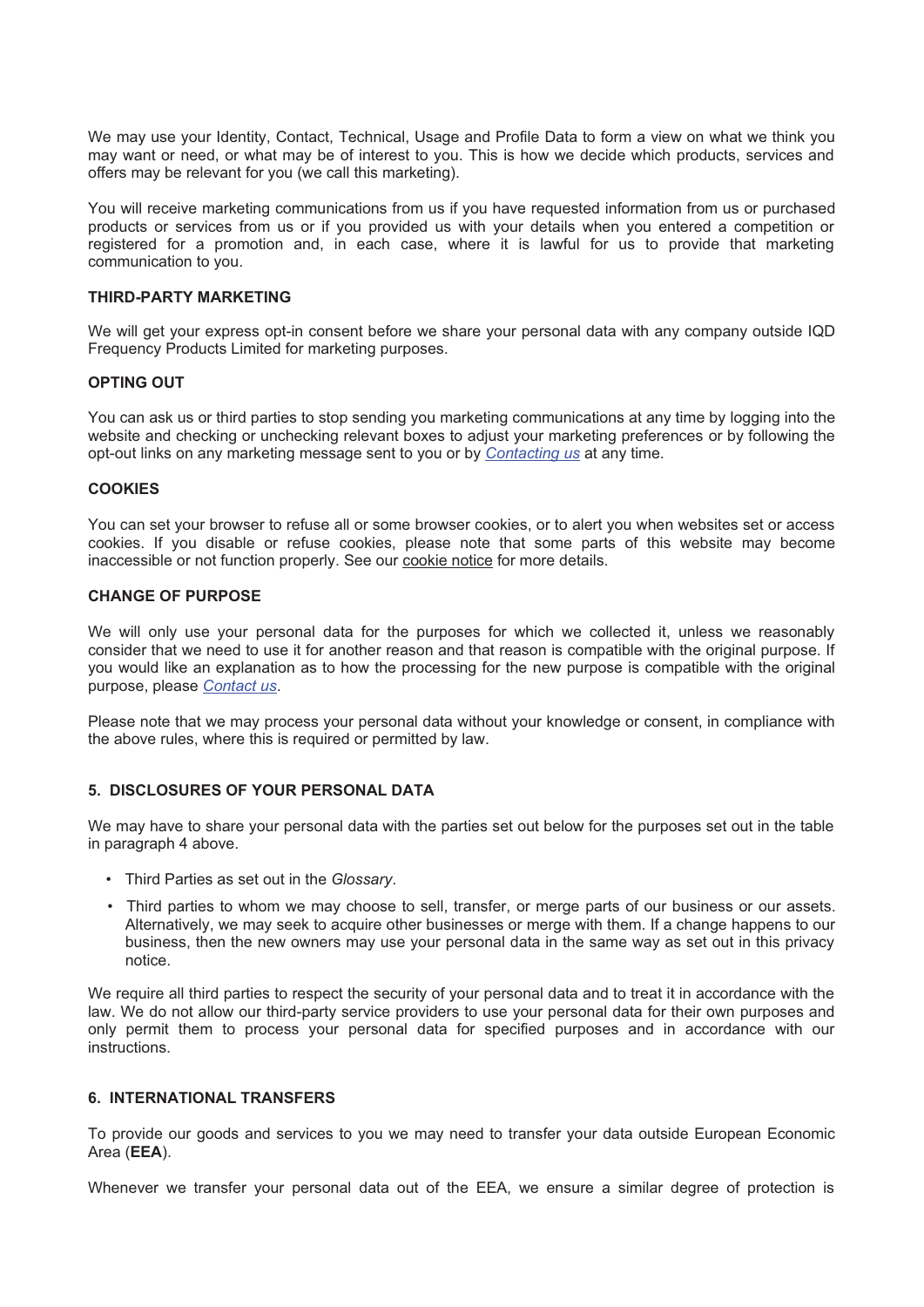afforded to it by ensuring at least one of the following safeguards is implemented:

- We will only transfer your personal data to countries that have been deemed to provide an adequate level of protection for personal data by the European Commission. For further details, see European Commission: Adequacy of the protection of personal data in non-EU countries.
- Where we use certain service providers, we may use specific contracts approved by the European Commission which give personal data the same protection it has in Europe. For further details, see European Commission: Model contracts for the transfer of personal data to third countries.
- Where we use providers based in the US, we may transfer data to them if they are part of the Privacy Shield which requires them to provide similar protection to personal data shared between the Europe and the US. For further details, see European Commission: EU-US Privacy Shield.

Please Contact us if you want further information on the specific mechanism used by us when transferring vour personal data out of the EEA.

# **7. DATA SECURITY**

We have put in place appropriate security measures to prevent your personal data from being accidentally lost, used or accessed in an unauthorised way, altered or disclosed. In addition, we limit access to your personal data to those employees, agents, contractors and other third parties who have a business need to know. They will only process your personal data on our instructions and they are subject to a duty of confidentiality.

We have put in place procedures to deal with any suspected personal data breach and will notify you and any applicable regulator of a breach where we are legally required to do so.

### 8 DATA RETENTION

# HOW LONG WILL YOU USE MY PERSONAL DATA FOR?

We will only retain your personal data for as long as necessary to fulfil the purposes we collected it for, including for the purposes of satisfying any legal, accounting, or reporting requirements.

To determine the appropriate retention period for personal data, we consider the amount, nature, and sensitivity of the personal data, the potential risk of harm from unauthorised use or disclosure of your personal data, the purposes for which we process your personal data and whether we can achieve those purposes through other means, and the applicable legal requirements.

In some circumstances you can ask us to delete your data: see the section below on your rights for further information.

In some circumstances we may anonymise your personal data (so that it can no longer be associated with you and so it is no longer 'personal data' within the meaning of applicable data protection legislation) for research or statistical purposes in which case we may use this information indefinitely without further notice to vou.

#### 9. YOUR LEGAL RIGHTS

You have the following rights in relation to the personal data we hold about you. Please note that these rights are subject to certain exemptions which may be applicable to any request you make.

Your right of access (click here)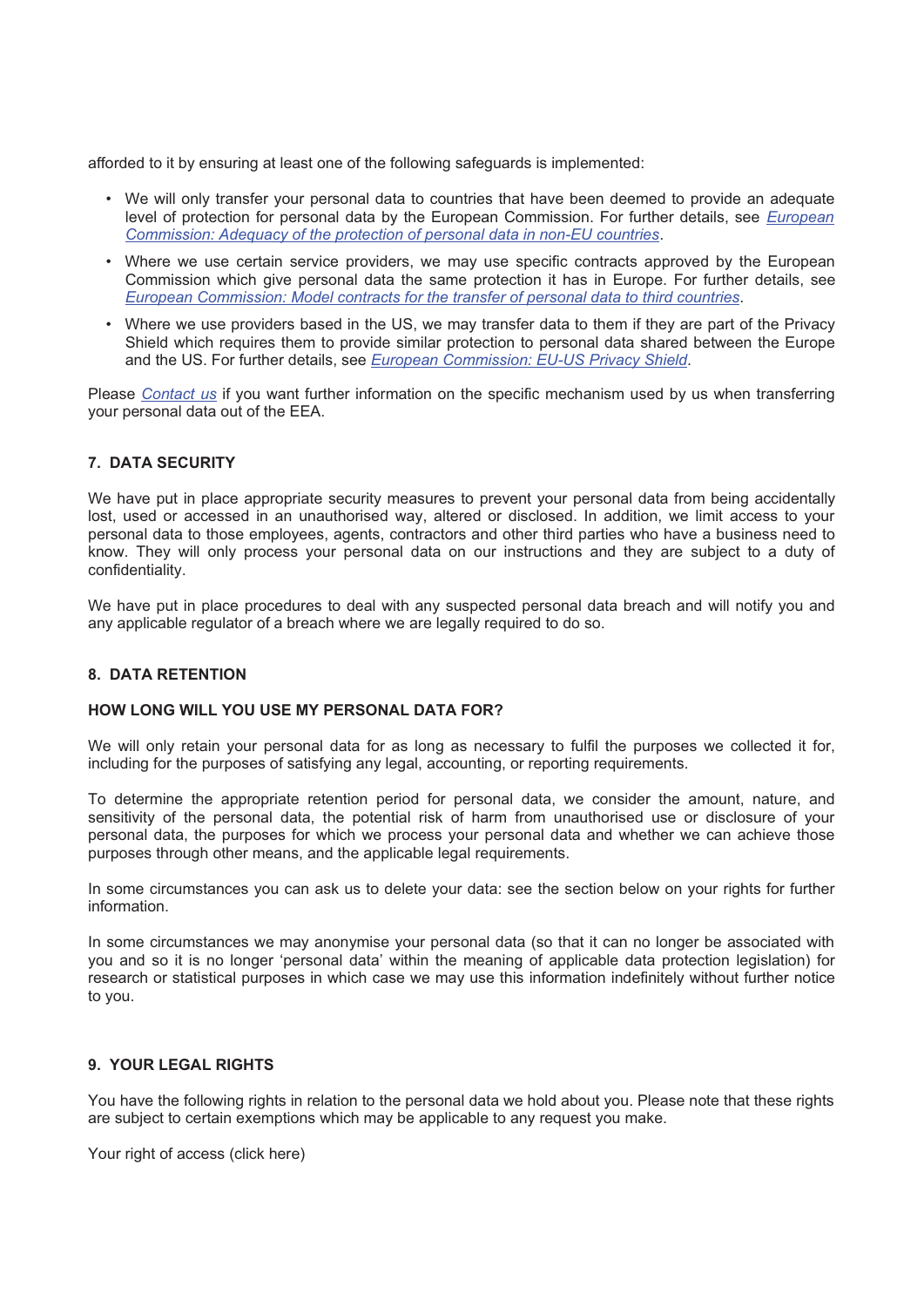*If you ask us, we'll confirm whether we're processing your personal information and, subject to any applicable exemptions, provide you with a copy of that personal information (along with certain other details) within the timescales or extended timescales provided for by the GDPR for complex requests, or where applicable, provide you with an explanation as to why we will not be complying with your request. If you require additional copies, we may need to charge a reasonable fee.*

### Your right to rectification (click here)

*If the personal information we hold about you is inaccurate or incomplete, you're entitled to have it rectified. If you are entitled to rectification and if we've shared your personal information with others, we'll let them know about the rectification where possible and where this would not involve disproportionate effort. If you ask us, where possible and lawful to do so, we'll also tell you who we've shared your personal information with so that you can contact them directly.*

### Your right to erasure (click here)

*You can ask us to delete or remove your personal information in some circumstances such as where we no longer need it or if you withdraw your consent (where applicable because that was the legal basis on which we were processing your personal information). If you are entitled to erasure and if we've shared your personal information with others, we'll take reasonable steps to inform those others where possible and where this would not involve disproportionate effort. If you ask us, where it is possible and lawful for us to do so, we'll also tell you who we've shared your personal information with so that you can contact them directly.*

Your right to restrict processing (click here)

*You can ask us to 'block' or suppress the processing of your personal information in certain circumstances such as where you contest the accuracy of that personal information or you object to us. If you are entitled to restriction and if we've shared your personal information with others, we'll let them know about the restriction* where it is possible for us to do so. If you ask us, where it is possible and lawful for us to do so, we'll also tell *you who we've shared your personal information with so that you can contact them directly.*

# Your right to data portability (click here)

*With effect from 25 May 2018, you have the right, in certain circumstances, to obtain personal information you've provided us with (in a structured, commonly used and machine readable format) and to reuse it elsewhere or to ask us to transfer this to a third party of your choice.*

### Your right to object (click here)

*You can ask us to stop processing your personal information, and we will do so, if we are:*

*relying on our own or someone else's legitimate interests to process your personal information, except if we can demonstrate compelling legal grounds for the processing; or*

*processing your personal information for direct marketing.*

Your rights in relation to automated decision-making and profiling (click here)

*You have the right not to be subject to a decision when it's based on automatic processing, including profiling, if it produces a legal effect or similarly significantly affects you, unless such profiling is necessary for entering into, or the performance of, a contract between you and us.*

Your right to withdraw consent (click here)

*If we rely on your consent (or explicit consent) as our legal basis for processing your personal information, you have the right to withdraw that consent at any time.* 

If you wish to exercise any of the rights set out above, please *[Contact us](https://www.iqdfrequencyproducts.com/contact/)*.

#### **NO FEE USUALLY REQUIRED**